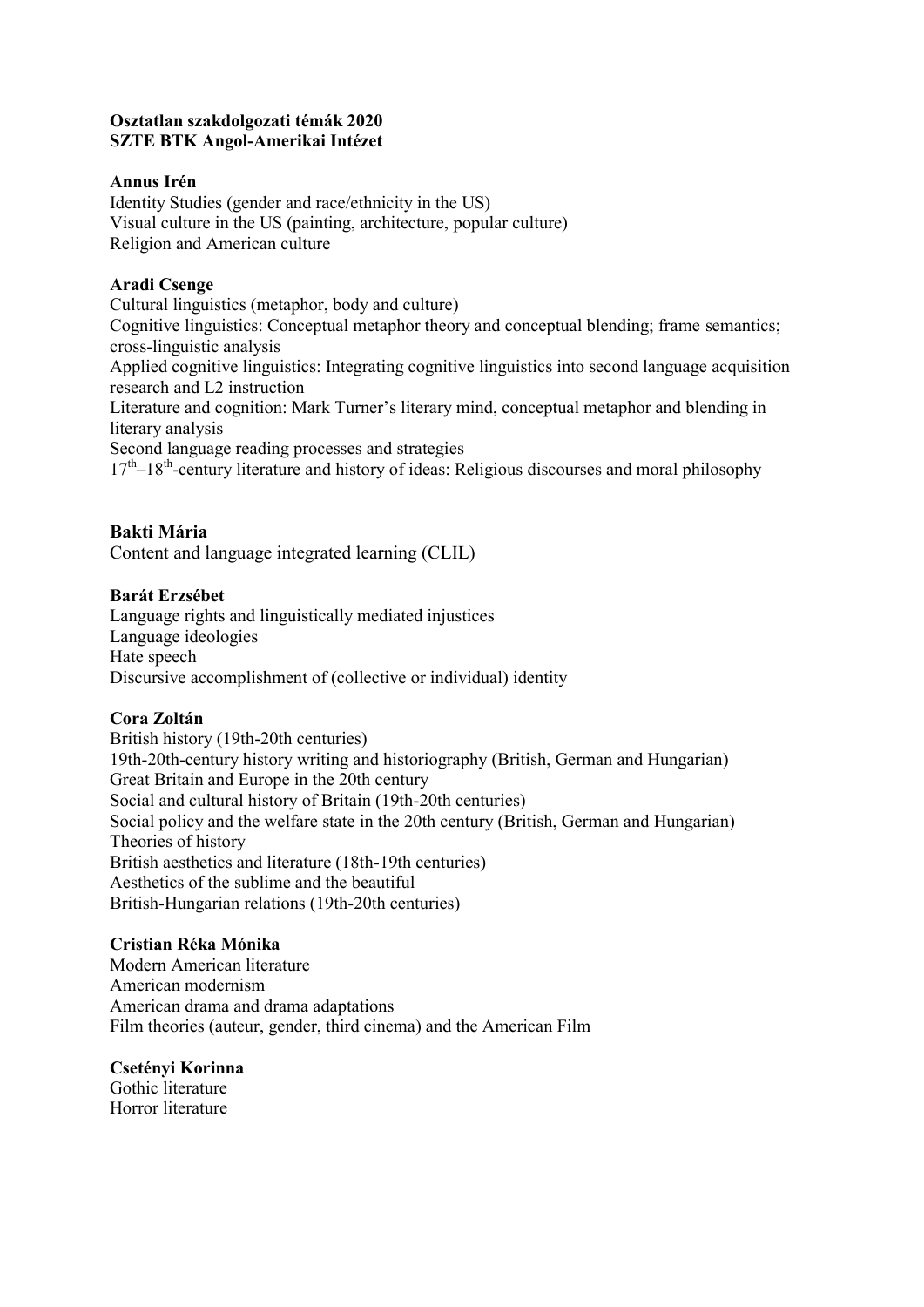## **Doró Katalin**

Second language acquisition First language development Learning and teaching EFL

#### **Dragon Zoltán**

Film theory Film adaptations American film history Contemporary visual culture Digital culture & theory Contemporary US fiction

### **Dudits András**

Translation studies Interpretation studies

#### **Fenyvesi Anna**

Sociolinguistics Bilingualism

### **Huber Máté**

**Sociolinguistics** EFL methodology Linguistic landscape analysis English as a pluricentric language: national varieties in TEFL

### **Kérchy Anna**

Literary theory Gender studies Body studies Victorian, 20th c. and contemporary literature Women's writing and arts Children's/YA literature The fantastic imagination and fairy tales

### **Kiss Attila**

English renaissance literature Postwar British and American drama Semiotics and literature

### **Kovács Ágnes Zsófia**

Versions of history in contemporary American fiction

#### **Lesznyák Márta**

Translation and language teaching/learning Intercultural communication Individual differences in second language acquisition